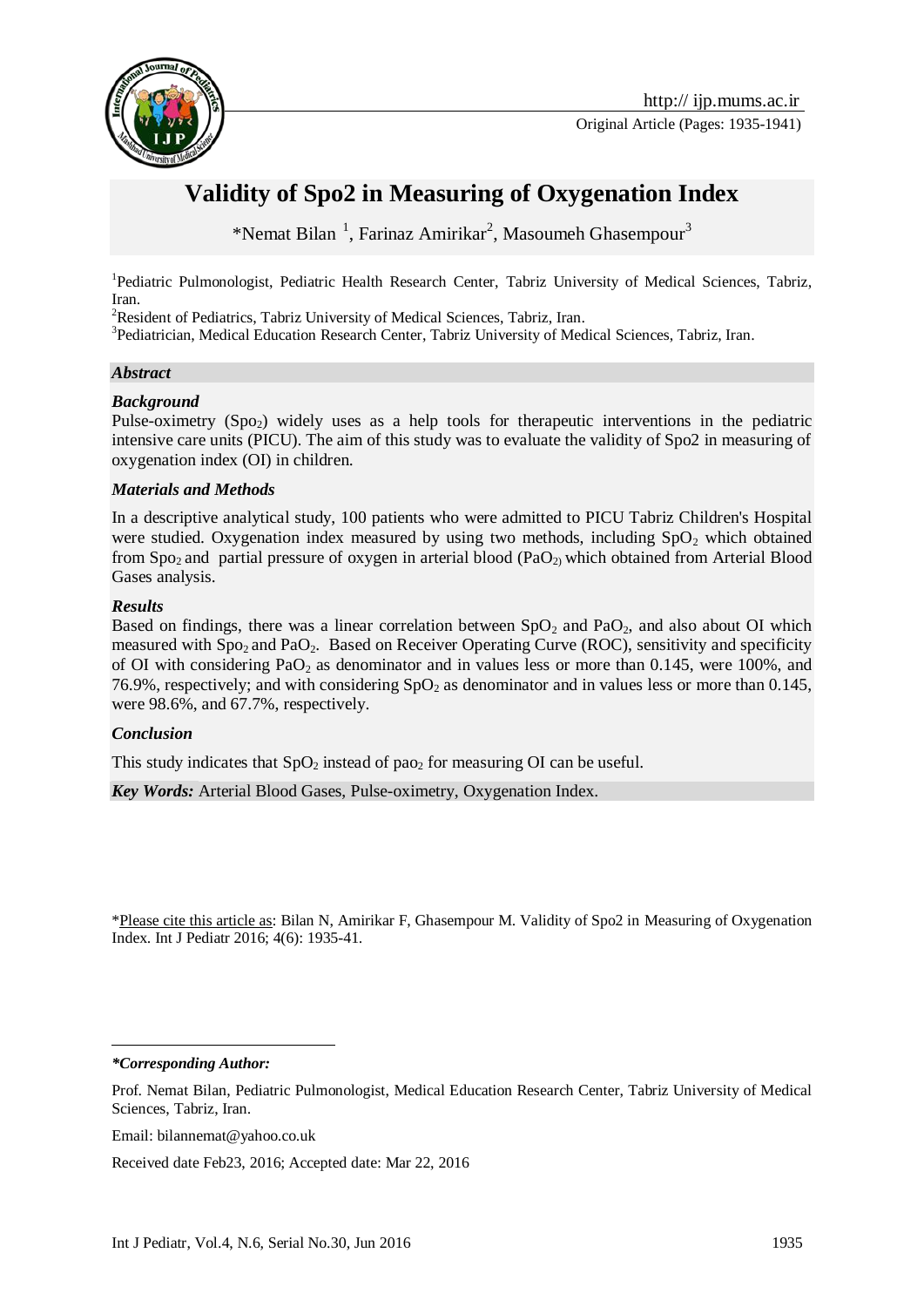## **1- INTRODUCTION**

Partial pressure of oxygen in arterial blood named as  $PaO<sub>2</sub>$ , and percentage of oxygen saturation attached to haemoglobin (Hb) named as  $SaO<sub>2</sub>$ , and when this value is measured with Pulse-Oximeter, called as  $SpO<sub>2</sub>(1, 2)$  $SpO<sub>2</sub>(1, 2)$  $SpO<sub>2</sub>(1, 2)$ .

The most common technical problems in blood sampling from radial artery for arterial blood gas (ABG) analysis are vasospasm, venous blood sampling instead of arterial blood, and some rare vascular complications like: radial artery aneurysm, hand ischemia, and hematoma which cause compartment syndrome. Therefore, it is important to use an alternative noninvasive method in patients who have indications to check ABG serially[\(3\)](#page-5-2).

In the other hand, measuring of  $SpO<sub>2</sub>$  and predicting  $PaO<sub>2</sub>$  is very important and useful. Studies demonstrated that continuously monitoring with Pulse-Oximeter, reduces the risk of hypoxia[\(3,](#page-5-2) [4\)](#page-5-3). A single  $SpO<sub>2</sub>$  about 90.0% shows adequate oxygenation during mechanical ventilation[\(5,](#page-5-4) [6\)](#page-5-5). Arterial blood sampling is not a proper method for evaluating  $SaO<sub>2</sub>$ , because is invasive and we cannot use it continuously, but Pulse-oximeter can shows oxygen saturation continuously and non-invasively. In turn these devices have some errors and in various conditions may show the oxygen saturation up or down falsely. Carbon monoxide poisoning, methemoglobinemia, nail polish, surrounding light, severe hypotension, and clubbing are some conditions which may cause incorrect interpretation of Pulseoximeter [\(7\)](#page-5-6).

Some studies showed that anemia reduces the accuracy of pulse-oximeter, but it is not proved in other studies[\(8,](#page-6-0) [9\)](#page-6-1). Also acidosis and alkalosis may affect the pulseoximetry and  $SpO<sub>2</sub>(10)$  $SpO<sub>2</sub>(10)$ . One study proposed that  $SpO<sub>2</sub>$  not able to indicate the  $\bar{a}$  accurate amount of PaO<sub>2</sub> in severely ill patients and for ensuring arterial oxygen saturation, it is better to be more than  $94.0\%$ [\(11\)](#page-6-3). As well, it is obvious that in patients with sepsis or ill patients who are admitted to Intensive Care Unit (ICU) with hypotension,  $SpO<sub>2</sub>$  is not an accurate marker of  $PaO<sub>2</sub>(12)$  $PaO<sub>2</sub>(12)$ .

In general, oxygenation index (OI) is a variable which is calculated in the ICU to measure the fraction of inspired oxygen  $(Fio<sub>2</sub>)$  and its usage within the body. A lower oxygenation index is better. As the oxygenation of a patients improves, they will be able to achieve a higher  $PaO<sub>2</sub>$  at a lower FiO<sub>2</sub> which results in decreased OI  $(1, 2)$  $(1, 2)$ .

Although, pulse-oximeters are useful tools for patients' oxygenation in both operating room and ICU, but the role of them in quick decision and action for treatment of certain clinical conditions is still unknown. So we decided to evaluate the validity of pulse-oximetry in measuring of oxygenation index in patients who were admitted to PICU.

## **2- MATERIALS AND METHODS**

In a descriptive-analytical study from October 2014 to October 2015, 100 patients who were admitted to PICU underwent study. Inclusion criteria were all patients aged 2 months to 15 years old who admitted to PICU and they were under mechanical ventilation.

Exclusion criteria were patients who were in severe acidosis because of low cardiac output and hypotension; patients with contraindications for arterial sampling, cases that pulse-oximetry is not accurate like: hypotension, skin burn, nail polish, clubbing, or physical barrier in the location of the pulse-oximeter probe, and also the lack of patients parental consent.

Study protocol approved by Regional Ethics Committee of Tabriz University of Medical Sciences-Iran, with ID code of TBZMED.REC.1394.99. All parents were informed about study and after taking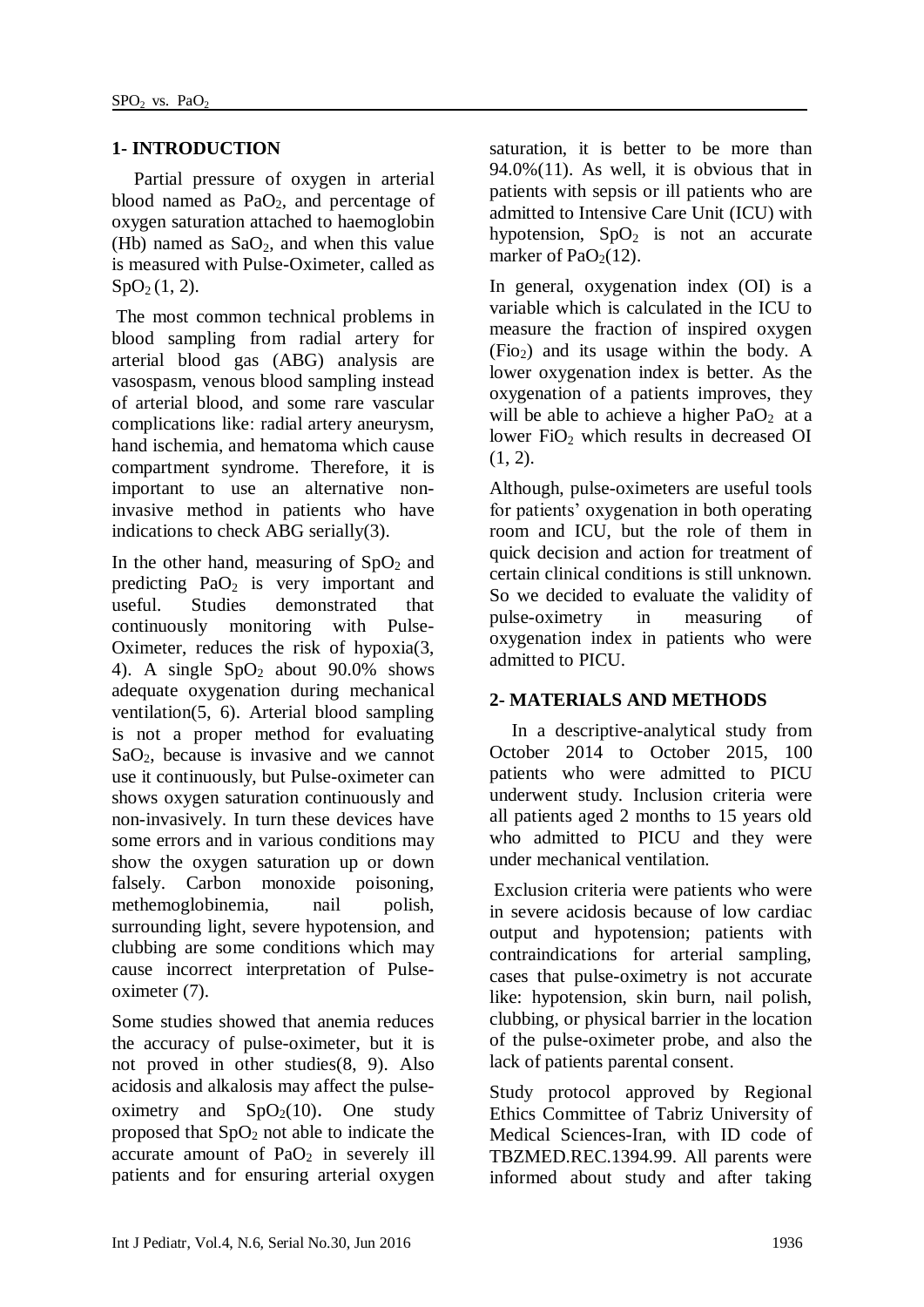informed consent form, were enrolled in the study. Patients at the beginning of study were matched in terms of demographic characteristics. When blood samplings were done for ABG analyses, pulse-oximetry with the same devices were done for patients and the blood oxygen saturation recorded. Blood sampling were done for all patients by an expert member of the nursing staff of PICU, and after blood sampling (0.5cc), samples were transferred to the main laboratory of Children Hospital and ABG analysis were done. All ABG interpretation was done by single paediatric pulmonologist. Pulse oximeter probe attached to the finger with best waves (thumb) and blood sampling was done from opposite hand and all variables were recorded at the same time.

Software SPSS version 16 was used for statistical analysis. Pearson's correlation coefficient (r) used for analysis of linear correlation of  $SpO<sub>2</sub>$  and  $SaO<sub>2</sub>$ . Also  $SpO<sub>2</sub>/FiO<sub>2</sub>$  (SF) and PaO<sub>2</sub>/FiO<sub>2</sub> was determined and linear regression test used for comparing these two findings and ROC curve for determining sensitivity and specificity of these ratios. All cases with P≤0.05 were considered as statistically significant.

## **3- RESULTS**

Amongst all 100 patients, 62 (62.0%) were male and 38 (38.0%) female. Mean

age was  $14.72 \pm 14.11$  with range of 2 months to 6 years old. Mean of oxygenation index based on  $PaO<sub>2</sub>$  was  $0.049 \pm 0.041$  (ranged 0.009-0.107) and based on SpO<sub>2</sub> was  $0.047 \pm 0.044$  (ranged 0.026-0.111). Mean of mean airway pressure (MAP) in patients was  $8.88 \pm$ 1.41. Linear regression test results and Pearson correlation coefficient (r) of studied variables were according to (**Table.1**).

**Figure.1** shows the linear correlation between spo2/fio2 (SF) and pao2/fio2 (PF) in patients. Based on ROC curve, the SF use in comparing with PF, in values less or more than 200, the sensitivity and specificity were 98.1%, and 73.9% respectively. Also, in values less or more than 300, the sensitivity and specificity were 96.7%, and 43.9% respectively. In other words, using  $SPO<sub>2</sub>$  associated with acceptable sensivity and specifity.

**Figures 2 and 3,** show ROC curve for OI calculation with  $PaO<sub>2</sub>$  and  $SpO<sub>2</sub>$ respectively.

Based on ROC curve, sensitivity and specificity of OI with considering  $PaO<sub>2</sub>$  as denominator and in values less or more than 0.145 were 100%, and 76.9%, respectively (**Figure.2**), and with considering  $SpO<sub>2</sub>$  as denominator and in values less or more than 0.145, were 98.6%, and 67.7% respectively (**Figure.3**).

|                                         | Item | $Mean \pm SD$                             | r     | P- value |
|-----------------------------------------|------|-------------------------------------------|-------|----------|
| Variables                               |      |                                           |       |          |
| $PaO2 \& SpO2$                          |      | PaO <sub>2</sub> : $113.62 \pm 46.09$     | 0.485 | 0.1      |
|                                         |      | $SpO2: 94.98 \pm 40.08$                   |       |          |
| OI (PaO <sub>2</sub> ) &                |      | OI (PaO <sub>2</sub> ): $0.047 \pm 0.031$ | 0.719 | 0.2      |
| OI(SpO <sub>2</sub> )                   |      | OI (SpO <sub>2</sub> ): $0.047 \pm 0.016$ |       |          |
| $PaO2/FiO2$ (PF) &                      |      | $PF: 245.27 \pm 1.26$                     | 0.628 | 0.21     |
| SPO <sub>2</sub> /FiO <sub>2</sub> (SF) |      | $SF: 201.06 + 4.51$                       |       |          |

**Table 1:** Linear regression test results and Pearson correlation coefficient (r) of studied variables

 $SD=$  Standard deviation; r= Pearson correlation coefficient; OI= oxygenation index; PF= PaO<sub>2</sub>/FiO<sub>2</sub>. SF=  $SPO<sub>2</sub>/FiO<sub>2</sub>$ .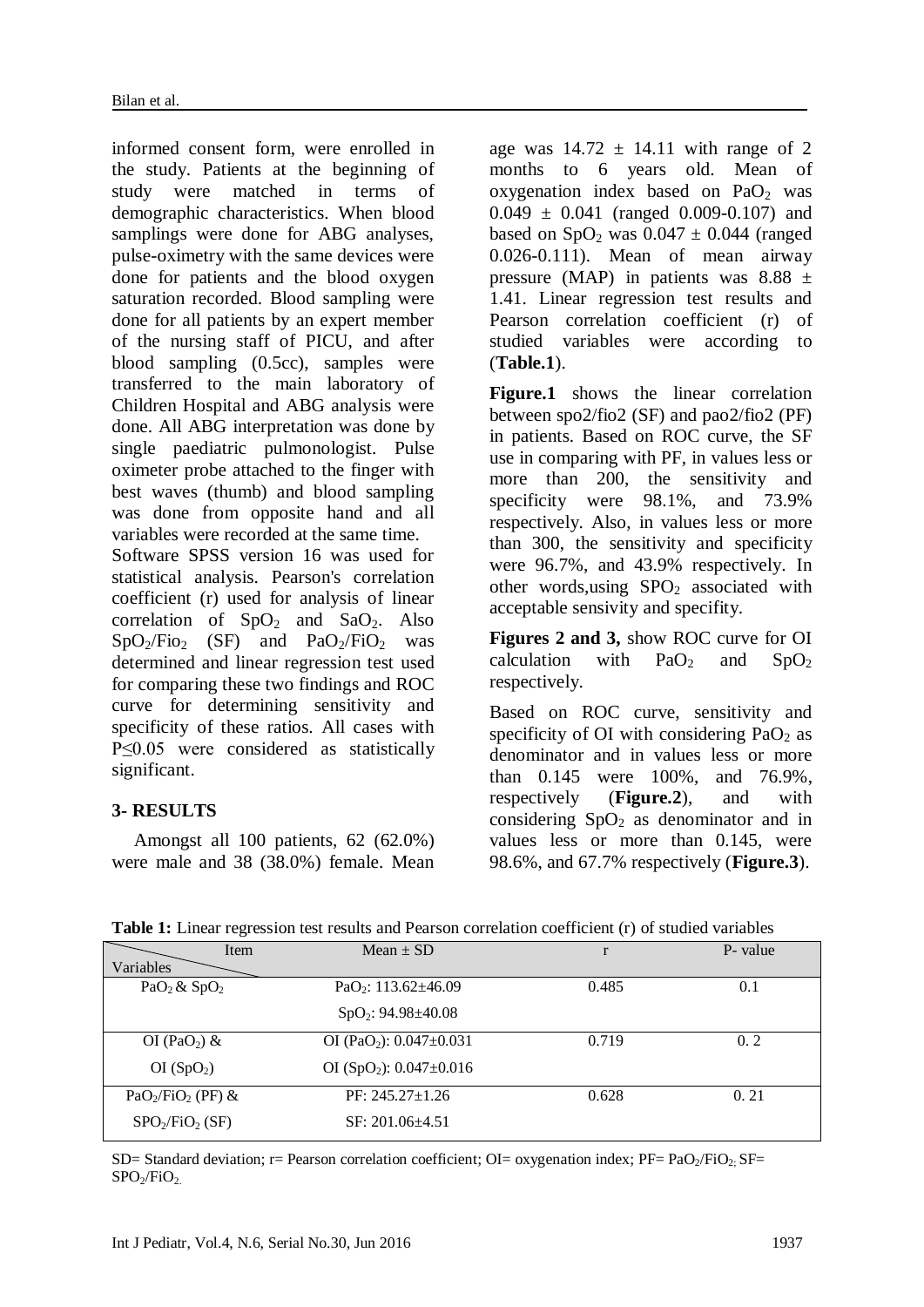

 **Fig.1:** Linear correlation between SF and PF.



ROC Curve

Fig 2: ROC curve of OI based on PaO<sub>2</sub>.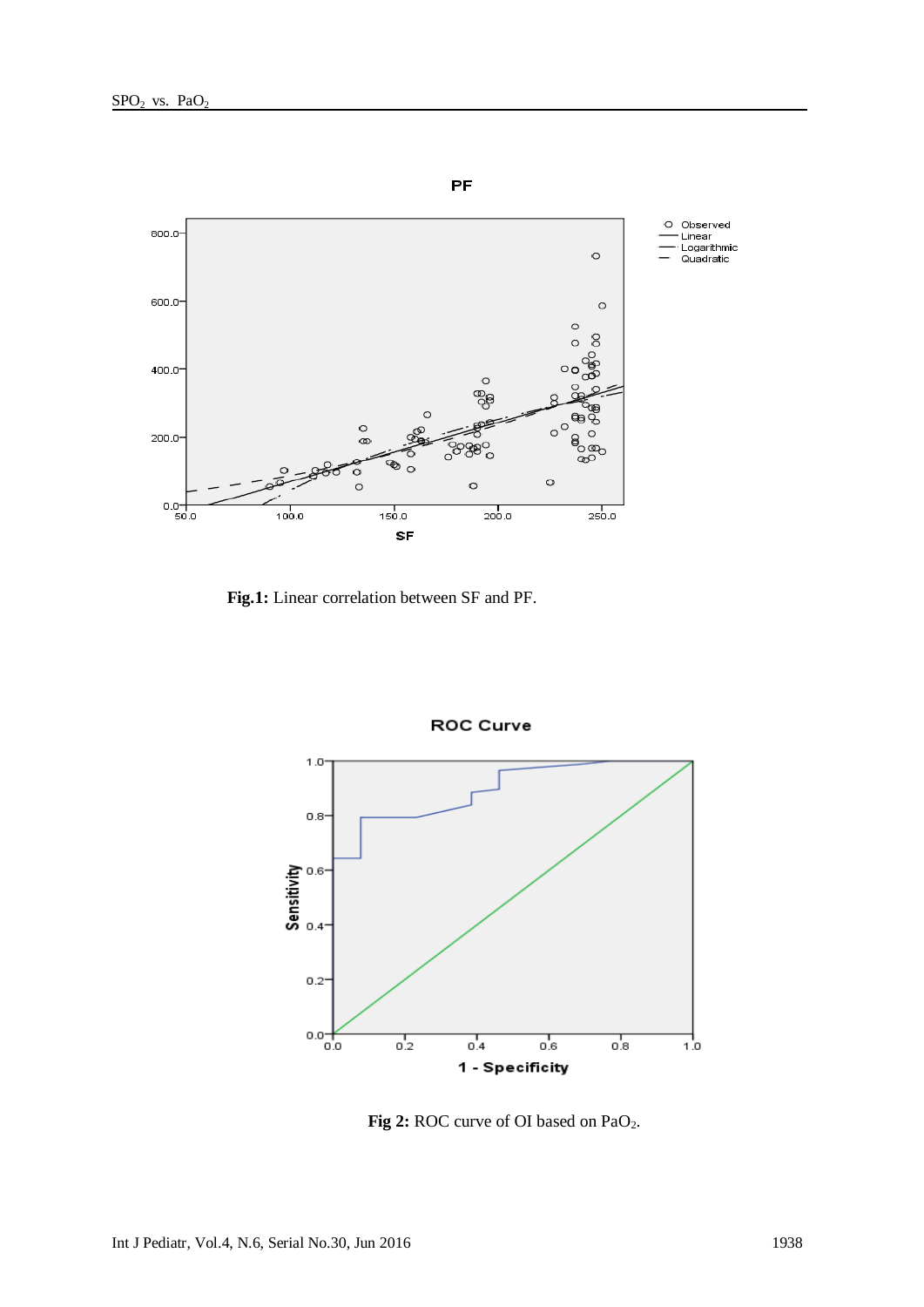

Diagonal segments are produced by ties.

**Fig 3:** ROC curve of OI based on SpO<sub>2</sub>.

#### **4- DISCUSSION**

Pulse oximetry is now available in most Pediatric Intensive Care Unit and routine use of it has led to reduce Arterial Blood Gas (ABG) measurements. Pulse oximetry prevents arterial blood sampling and cost for ABG analysis (8).

In this study we included 100 patients who were admitted to PICU. Pao2 and Spo2 measured with the same Fio2 and computed SF and PF ratio. Our study indicated the linear correlation between spo2/fio2 (SF) and pao2/fio2 (PF) in patients. In study of Mahoori and colleagues which was conducted in Cardiac Surgery Intensive Care Unit (CSICU),  $Spo<sub>2</sub>$  and Pao<sub>2</sub> were compared. This study showed that there is a linear correlation between these two values [\(1\)](#page-5-0).

This correlation is also present in our study. In Jenic and colleagues study, researchers stated that pulse-oximeter is one of useful devices with advanced technology in providing health of preterm infants [\(13\)](#page-6-5). Also in our study, most of patients were under mechanical ventilation and their conditions were almost like anesthesia, as well based on our findings although there are some limitation and errors in using pulse-oximeter, but it is useful and ideal device. Some studies stated that continuous using of pulseoximeter can reduce the probable of hypoxia in patients; however these studies also showed that arterial oxygen saturation calculated by pulse-oximeter is lower than real one [\(3,](#page-5-2) [4\)](#page-5-3).

In contrast, study of Seguin and colleagues showed that in conditions with saturation more than 90.0% pulse-oximeter have great accuracy[\(5\)](#page-5-4). Our study proved the linear correlation between  $SpO<sub>2</sub>$  and  $PaO<sub>2</sub>$ and so our findings indicate that pulseoximetry is an efficient and convenient method for evaluating arterial oxygen saturation similar to ABG analysis.

Previous studies showed that pulseoximeters in conditions like carbon monoxide poisoning, methemoglobinemia, nail polish, and, severe hypotension may have some errors which may cause to incorrect interpretation [\(6,](#page-5-5) [7\)](#page-5-6). Acidemia, alkalemia, Hb level, and hypotension were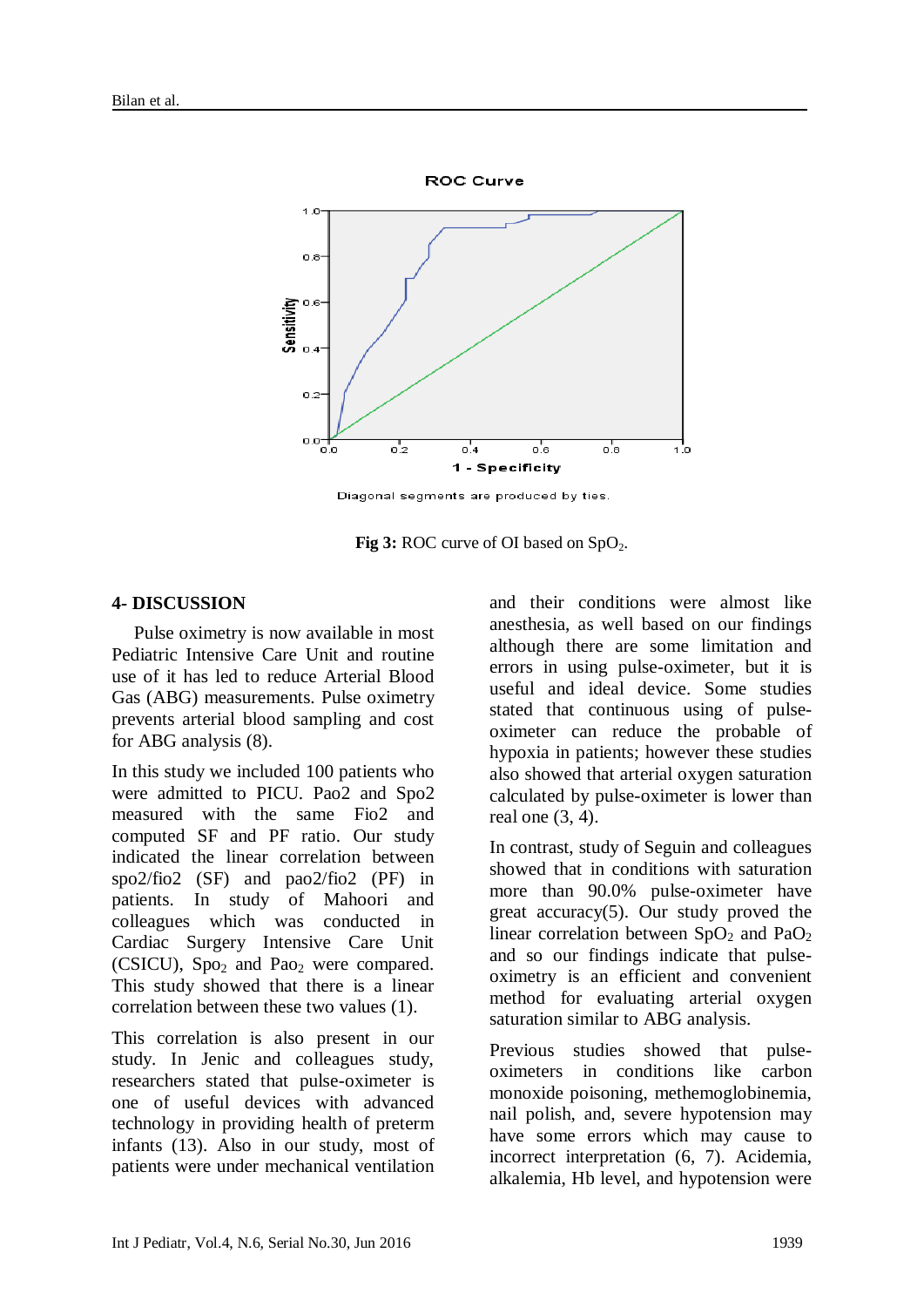the major cause of false pulse-oximetry in our study too. Study by Lyer and colleagues showed that acidosis and alkalosis may affect the results of pulseoximetry in evaluating arterial oxygen saturation[\(14\)](#page-6-6). Our study showed that arterial oxygen saturation in patients with acidosis decreases significantly in comparison with alkalosis.

Study by Perkins and colleagues in general ICU on 51 patients showed that Spo<sup>2</sup> measured by pulse-oximetry is higher than real  $PaO<sub>2</sub>$  levels [\(15\)](#page-6-7). In our study there was no significant difference in  $PaO<sub>2</sub>$ between two groups.

Study by Wilson and colleagues showed that  $SpO<sub>2</sub>$  is not an accurate marker of  $PaO<sub>2</sub>$  in patients with sepsis or ill patients who admitted to ICU [\(12\)](#page-6-4). Study by Fouzas and colleagues stated that pulseoximeter as a non-invasive device for measuring oxygen saturation is very useful and helpful tool, even though there are some errors because of some condition like perfusion abnormality, skin pigmentation, nail polish, heart arrhythmias, and noncalibrated probe [\(16\)](#page-6-8).

Findings of our study also approved the usefulness of pulse-oximeter and its accuracy in evaluating oxygen saturation. Study by Solevåg and colleagues showed that pulse-oximetry in neonates under mechanical ventilation is reliable and could ensure the results of ABG analysis [\(17\)](#page-6-9). Our study demonstrates a linear correlation between  $SpO<sub>2</sub>$  and  $PaO<sub>2</sub>$  and confirms this study.

## **4- Limitations of the study**

 This study has some limitations. In our study we could not assess the relationship between anemia and oxygenation index (OI). Therefore, in another sudy, OI with considering  $PaO<sub>2</sub>$  and OI with considering  $SpO<sub>2</sub>$  shoud be calculated in two groups of patients (patients with anemia and those without anemia).

## **5. CONCLUSION**

Confirmation of linear correlation between arterial blood  $PaO<sub>2</sub>$  and  $SpO<sub>2</sub>$ , for measuring OI, we suggest using  $Spo<sub>2</sub>$  in children (as a non-invasive method) instead of Pao<sub>2</sub> (as an invasive procedure) in oxygenation index calculation seems reasonable. We can use  $PaO<sub>2</sub>$  and  $SpO<sub>2</sub>$ variables interchangeably in OI formula.

## **6- CONFLICT OF INTEREST:** None.

## **7- ACKNOWLEDGMENTS**

This research was financially supported by Pediatric Health Research Center, Tabriz University of Medical Sciences, Tabriz, Iran.

## **8- REFERENCES**

<span id="page-5-0"></span>1. Mahoori A, Hassani E, Noroozinia H, Sinaei B, Esmaeili E. Comparison of pulseoximetry oxygen saturation and arterial oxygen saturation in open heart intensive care unit. Tehran University of Medical Sciences: 2013;71(5):303-7.

<span id="page-5-1"></span>2. Totapally B, Raszynski A. Pulse Oximetry in Pediatric Practice. International Pediatrics 2008;23(2):88.

<span id="page-5-2"></span>3. Louw A, Cracco C, Cerf C, Harf A, Duvaldestin P, Lemaire F, et al. Accuracy of pulse oximetry in the intensive care unit. Intensive care medicine 2001;27(10):1606-13.

<span id="page-5-3"></span>4. Lee WW, Mayberry K, Crapo R, Jensen RL. The accuracy of pulse oximetry in the emergency department. The American journal of emergency medicine 2000;18(4):427-31.

<span id="page-5-4"></span>5. Seguin P, Le Rouzo A, Tanguy M, Guillou YM, Feuillu A, Mallédant Y. Evidence for the need of bedside accuracy of pulse oximetry in an intensive care unit. Critical care medicine 2000;28(3):703-6.

<span id="page-5-5"></span>6. Jubran A. Pulse oximetry. Intensive care medicine 2004;30(11):2017-20.

<span id="page-5-6"></span>7. Hinkelbein J, Genzwuerker HV, Sogl R, Fiedler F. Effect of nail polish on oxygen saturation determined by pulse oximetry in